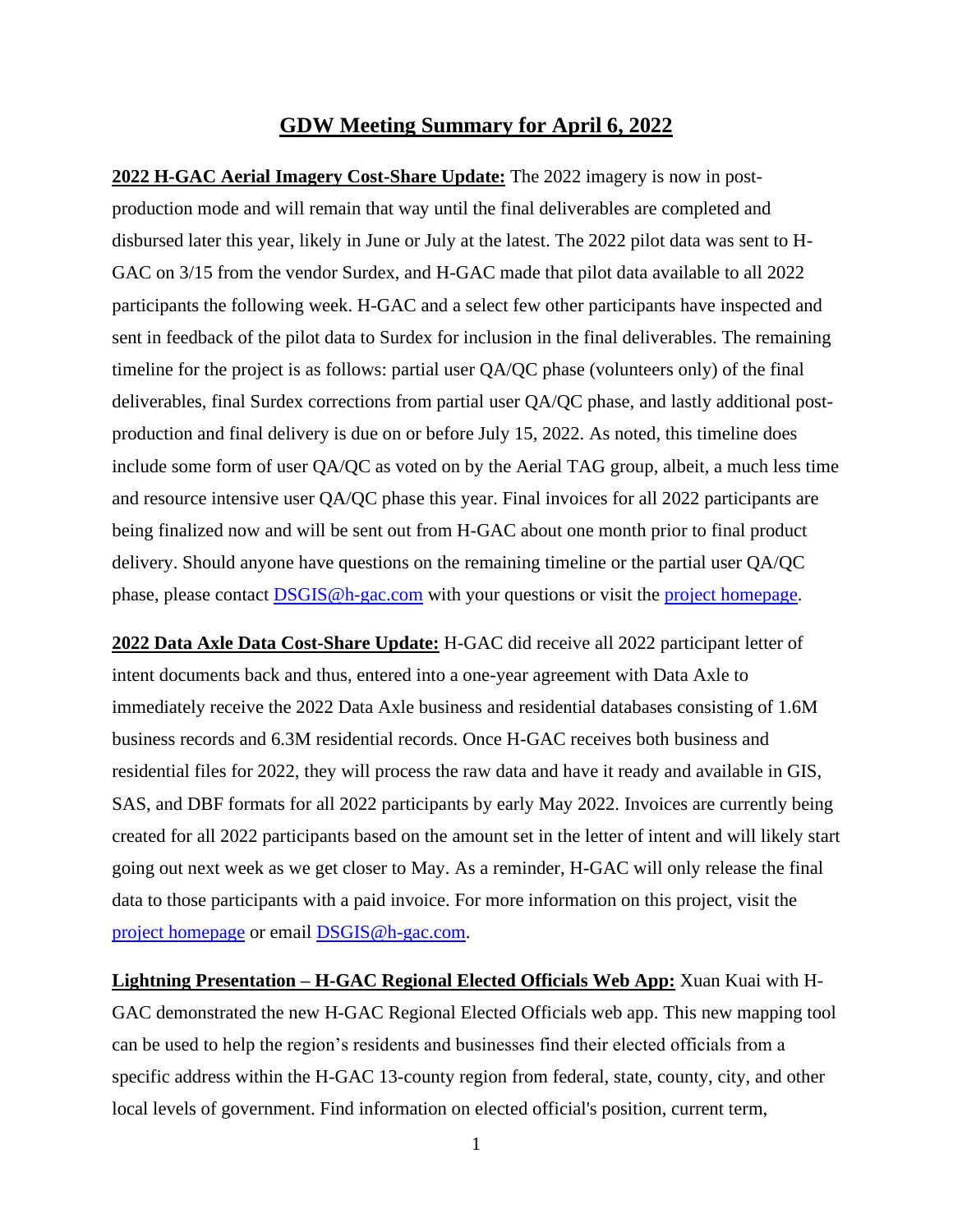geographic boundary, and website information. Additional functionality like drawing and adding other geospatial data as well as printing and exporting your findings are also available within the app. All information within the application is as current as the latest certified election, but should users come across any official's information that looks out of date or experience any errors with the application itself, there is a feedback form linked within the application to communicate this information to H-GAC. Please share this exciting new interactive mapping application from H-GAC with your colleagues and friends at [https://gis.h-gac.com/gisapps/officials/.](https://gis.h-gac.com/gisapps/officials/)

**Guest Presentation – Aerial Products and Services from EagleView:** Kevin Beers and Stephen Ross with EagleView presented an overview of the many aerial imagery products and services their company offers including traditional aerial orthoimagery in both certified and standard uncertified formats, oblique imagery, enhanced sub-inch GSD aerial orthoimagery, API plugins for Esri and Cityworks platforms, and much more. Kevin and Stephen also discussed the enhanced timeframe in which they are able to deliver imagery in REST service or API formats to appraisal districts for their critical work early in the year. For example, after a standard leaf-off acquisition in the winter months, imagery is typically available for consumption in about 45 days after the acquisition is complete. More information on the many aerial products and services from EagleView can be found on the **EagleView website**.

## **Announcements/Other Items:**

- o URISA and Allterra Houston are hosting a live Trimble GPS Demo on April 30, 2022 from 9am-noon at Memorial Park (6501 Memorial Dr, Houston, TX 77007). Due to the limited number of units available for this training, the event is limited to 30 total participants. More information is available on the [event website.](https://www.urisatexas.org/event-4761726)
- o Several H-GAC/TMGIS GIS trainings for the month of April 2022 are coming up soon including Esri Dashboards and LiDAR trainings. Check the [2022 GIS](https://www.h-gac.com/geographic-data-workgroup/gis-training-at-hgac)  [Training at H-GAC](https://www.h-gac.com/geographic-data-workgroup/gis-training-at-hgac) website for more information on the trainings and how to get the 15% discount for GDW members.
- o The Esri Energy Resources GIS Conference (formerly the Esri PUG Conference) in taking place at the George R. Brown Convention Center in Downtown Houston from May 4-5, 2022. More information is available on the [event website.](https://www.esri.com/en-us/about/events/esri-energy-resources-gis-conference/overview)